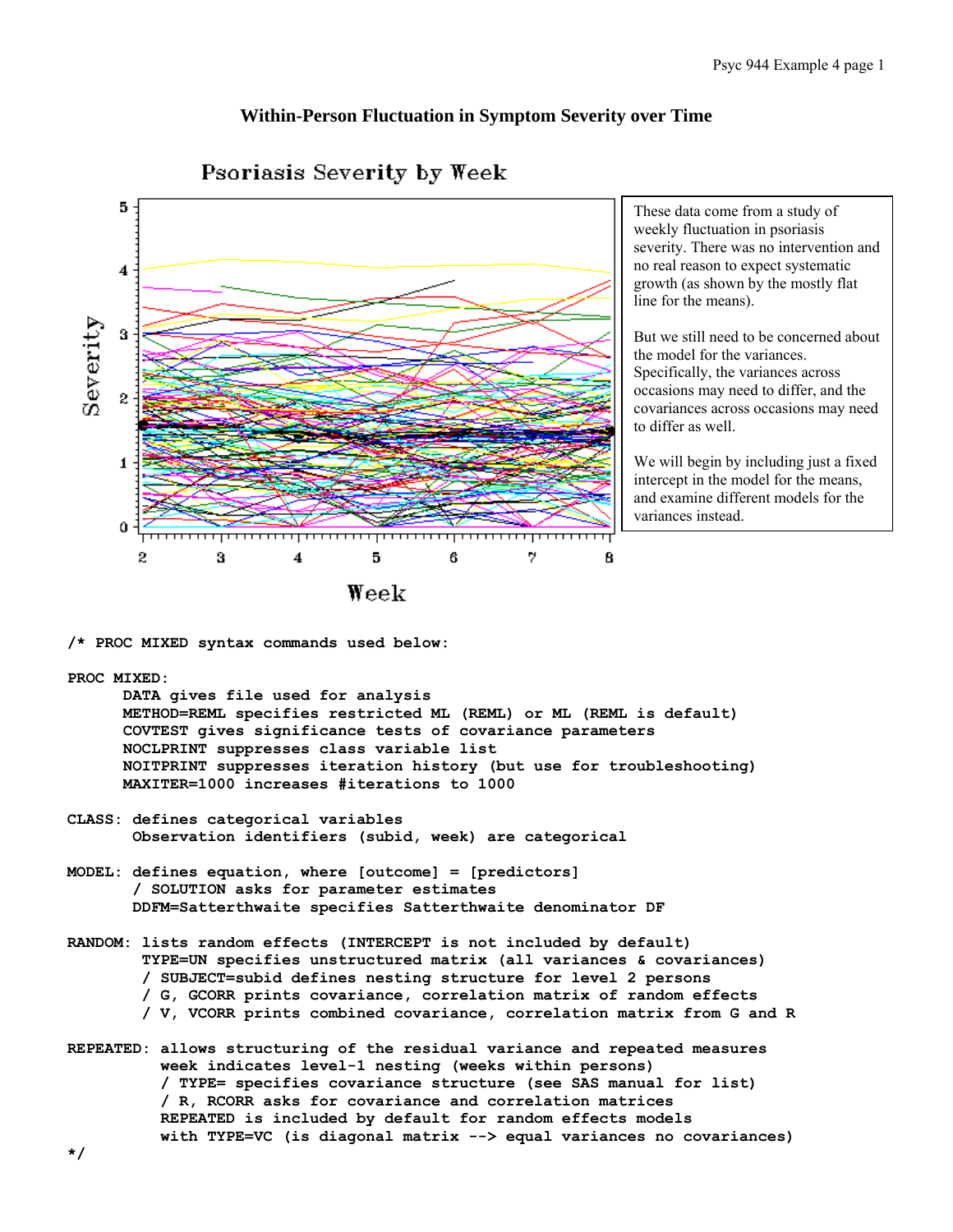# **\* Defining data file as global macro variable; %GLOBAL datafile; %LET datafile=p2stack;**

Let's begin by testing the most basic model for the variances: an e-only model, which assumes equal variance over persons and occasions and that all observations are independent—it is a cross-sectional model.

```
TITLE 'SAS E-only R Model'; 
PROC MIXED DATA=&datafile. COVTEST NOCLPRINT NOITPRINT METHOD=REML; 
      CLASS subid week; 
      MODEL severity = / SOLUTION DDFM=Satterthwaite; 
      REPEATED week / TYPE=VC R RCORR SUBJECT=subid; 
RUN;
```
#### Dimensions

| Covariance Parameters |     | Cov Parms = total number of parameters in model for variances   |
|-----------------------|-----|-----------------------------------------------------------------|
| Columns in X          |     | Columns in $X = total$ number of fixed effects plus intercept   |
| Columns in Z          |     | Columns in $Z = total$ number of U's (not counting covariances) |
| Subiects              | 124 | Subjects = number of persons in level 2 (with at least 1 obs)   |
| Max Obs Per Subiect   |     | Max Obs Per Subject = max number of time points per person      |

# Number of Observations

|  | Number of Observations Read     | 770 |  |  |  |  |  |                                                         |
|--|---------------------------------|-----|--|--|--|--|--|---------------------------------------------------------|
|  | Number of Observations Used     | 770 |  |  |  |  |  |                                                         |
|  | Number of Observations Not Used |     |  |  |  |  |  | Make sure to keep track of how many cases get dropped!! |

|                         |         |                                |                                              |        | Estimated R Matrix for SUBID 100 = TOTAL variance |        |        |
|-------------------------|---------|--------------------------------|----------------------------------------------|--------|---------------------------------------------------|--------|--------|
| Row                     | Col1    | Co12                           | Co13                                         | Co14   | Col5                                              | Co16   | Co17   |
|                         | 0.7820  |                                |                                              |        |                                                   |        |        |
| $\mathbf 2$             |         | 0.7820                         |                                              |        |                                                   |        |        |
| 3                       |         |                                | 0.7820                                       |        |                                                   |        |        |
| 4                       |         |                                |                                              | 0.7820 |                                                   |        |        |
| 5                       |         |                                |                                              |        | 0.7820                                            |        |        |
| 6                       |         |                                |                                              |        |                                                   | 0.7820 |        |
| $\overline{\mathbf{z}}$ |         |                                |                                              |        |                                                   |        | 0.7820 |
|                         |         |                                |                                              |        |                                                   |        |        |
|                         |         |                                | Estimated R Correlation Matrix for SUBID 100 |        |                                                   |        |        |
| Row                     | Col1    | Co12                           | Co13                                         | Co14   | Col5                                              | Co16   | Co17   |
|                         | 1.0000  |                                |                                              |        |                                                   |        |        |
| 2                       |         | 1.0000                         |                                              |        |                                                   |        |        |
| 3                       |         |                                | 1.0000                                       |        |                                                   |        |        |
| 4                       |         |                                |                                              | 1.0000 |                                                   |        |        |
| 5                       |         |                                |                                              |        | 1.0000                                            |        |        |
| 6                       |         |                                |                                              |        |                                                   | 1.0000 |        |
| $\overline{7}$          |         |                                |                                              |        |                                                   |        | 1.0000 |
|                         |         |                                |                                              |        |                                                   |        |        |
|                         |         | Covariance Parameter Estimates |                                              |        |                                                   |        |        |
| Cov                     |         |                                | Standard                                     | z      |                                                   |        |        |
| Parm                    | Subject | Estimate                       | Error                                        | Value  | Pr Z                                              |        |        |
|                         |         |                                |                                              |        |                                                   |        |        |

#### Fit Statistics

| -2 Res Log Likelihood    | 1999.9 |
|--------------------------|--------|
| AIC (smaller is better)  | 2001.9 |
| AICC (smaller is better) | 2001.9 |
| BIC (smaller is better)  | 2004.7 |

## Solution for Fixed Effects

|           |          | Standard |     |                    |                                                                            |  |  |
|-----------|----------|----------|-----|--------------------|----------------------------------------------------------------------------|--|--|
| Effect    | Estimate | Error    |     | DF tValue Pr > Itl |                                                                            |  |  |
| Intercept | 1.4583   | 0.03187  | 769 | 45.76              | $\langle .0001 \rangle$ fixed intercept $\rightarrow$ here, the grand mean |  |  |

WEEK SUBID 0.7820 0.03988 19.61 <.0001 the total variance (equal over occasions)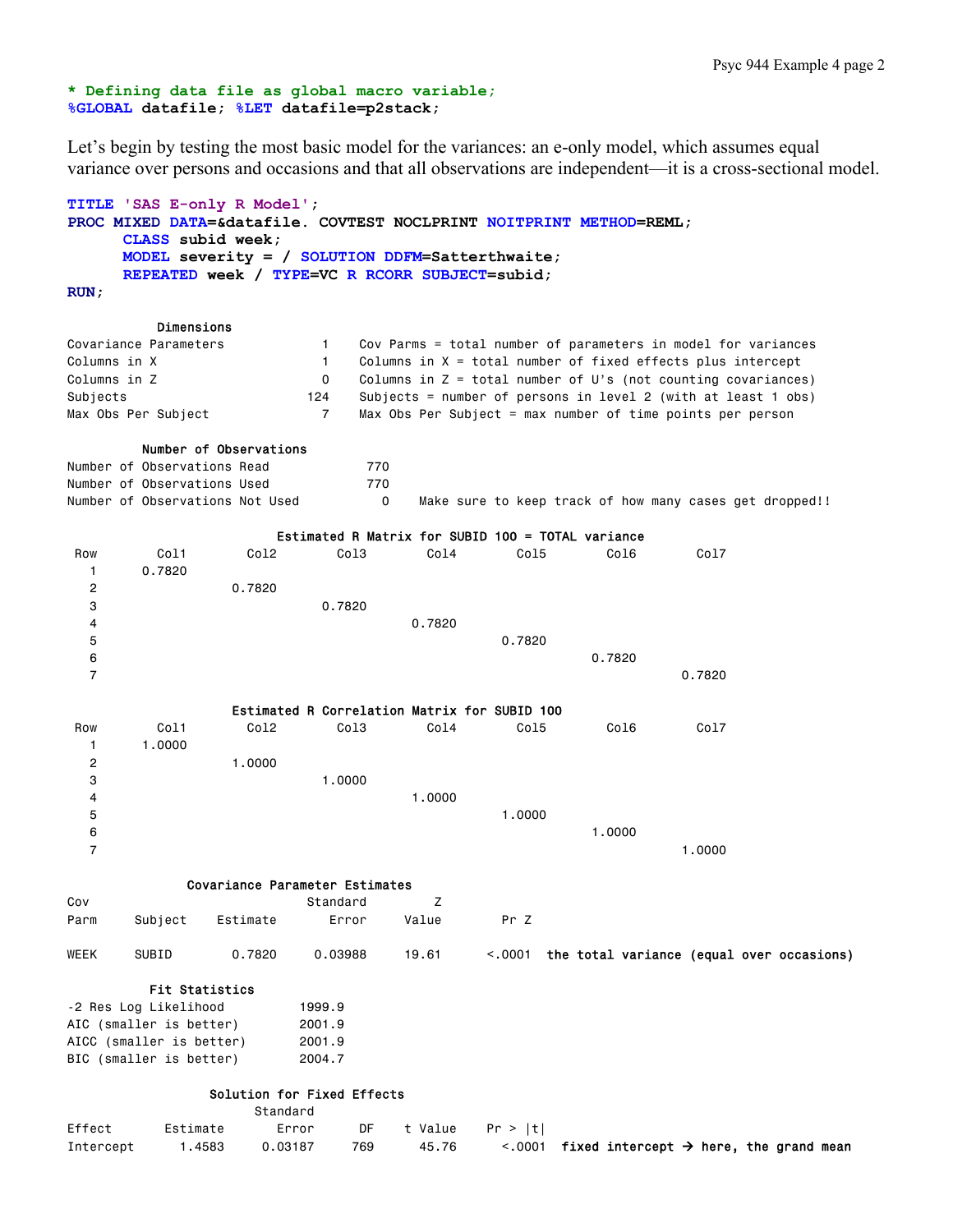Next, we can test the **compound symmetry** model, which assumes equal total variance over time and equal total covariance over time.

```
TITLE 'SAS Compound Symmetry R Model'; 
PROC MIXED DATA=&datafile. COVTEST NOCLPRINT NOITPRINT METHOD=REML; 
      CLASS subid week; 
      MODEL severity = / SOLUTION DDFM=Satterthwaite; 
      REPEATED week / TYPE=CS R RCORR SUBJECT=subid; 
RUN;
```
#### Dimensions

|                     | Covariance Parameters | 2   |
|---------------------|-----------------------|-----|
| Columns in X        |                       | 1   |
| Columns in Z        |                       | n   |
| Subjects            |                       | 124 |
| Max Obs Per Subject |                       |     |

### Estimated R Matrix for SUBID 100  $\rightarrow$  TOTAL variance and covariance

| Row | Col1   | Co12   | Co13   | Co14   | Col5   | Col6   | Col7   |
|-----|--------|--------|--------|--------|--------|--------|--------|
|     | 0.8127 | 0.6820 | 0.6820 | 0.6820 | 0.6820 | 0.6820 | 0.6820 |
| 2   | 0.6820 | 0.8127 | 0.6820 | 0.6820 | 0.6820 | 0.6820 | 0.6820 |
| 3   | 0.6820 | 0.6820 | 0.8127 | 0.6820 | 0.6820 | 0.6820 | 0.6820 |
| 4   | 0.6820 | 0.6820 | 0.6820 | 0.8127 | 0.6820 | 0.6820 | 0.6820 |
| 5   | 0.6820 | 0.6820 | 0.6820 | 0.6820 | 0.8127 | 0.6820 | 0.6820 |
| 6   | 0.6820 | 0.6820 | 0.6820 | 0.6820 | 0.6820 | 0.8127 | 0.6820 |
|     | 0.6820 | 0.6820 | 0.6820 | 0.6820 | 0.6820 | 0.6820 | 0.8127 |

#### Estimated R Correlation Matrix for SUBID 100  $\rightarrow$  TOTAL correlation

| Row | Col1   | Co12   | Co13   | Co14   | Col5   | Col6   | Col7   |
|-----|--------|--------|--------|--------|--------|--------|--------|
|     | 1.0000 | 0.8393 | 0.8393 | 0.8393 | 0.8393 | 0.8393 | 0.8393 |
| 2   | 0.8393 | 1.0000 | 0.8393 | 0.8393 | 0.8393 | 0.8393 | 0.8393 |
| 3   | 0.8393 | 0.8393 | 1.0000 | 0.8393 | 0.8393 | 0.8393 | 0.8393 |
| 4   | 0.8393 | 0.8393 | 0.8393 | 1.0000 | 0.8393 | 0.8393 | 0.8393 |
| 5   | 0.8393 | 0.8393 | 0.8393 | 0.8393 | 1.0000 | 0.8393 | 0.8393 |
| 6   | 0.8393 | 0.8393 | 0.8393 | 0.8393 | 0.8393 | 1.0000 | 0.8393 |
|     | 0.8393 | 0.8393 | 0.8393 | 0.8393 | 0.8393 | 0.8393 | 1.0000 |

#### Covariance Parameter Estimates

|          |         |          | Standard |       |                                       |
|----------|---------|----------|----------|-------|---------------------------------------|
| Cov Parm | Subject | Estimate | Error    | Value | Pr 7                                  |
| CS.      | SUBID   | 0.6820   | 0.09019  | 7.56  | <.0001 compound symmetry parameter    |
| Residual |         | 0.1306   | 0.007270 | 17.97 | <.0001 residual variance (Var of e's) |

#### Fit Statistics

| -2 Res Log Likelihood    | 1049.7 |
|--------------------------|--------|
| AIC (smaller is better)  | 1053.7 |
| AICC (smaller is better) | 1053.7 |
| BIC (smaller is better)  | 1059.4 |
|                          |        |

Is this CS model better than the e-only model? How do we know?  $-2\Delta LL(1) = 950.2$ ,  $p < 001$  (critical value is 2.71 because random

#### Null Model Likelihood Ratio Test

| DF | Chi-Square | Pr > Chisq |
|----|------------|------------|
|    | 950.14     | < 0.001    |

*Note that the ICC is given in the RCORR matrix (.8393).* 

intercept variance/CS parameter is bounded at 0)

## Solution for Fixed Effects

|           |          | Standard |           |         |         |
|-----------|----------|----------|-----------|---------|---------|
| Effect    | Estimate | Error    | <b>DE</b> | t Value | Pr >  t |
| Intercept | 1.4767   | 0.07548  | 123       | 19.56   | < 0.001 |

Note the large change in the SE and df for testing the fixed intercept…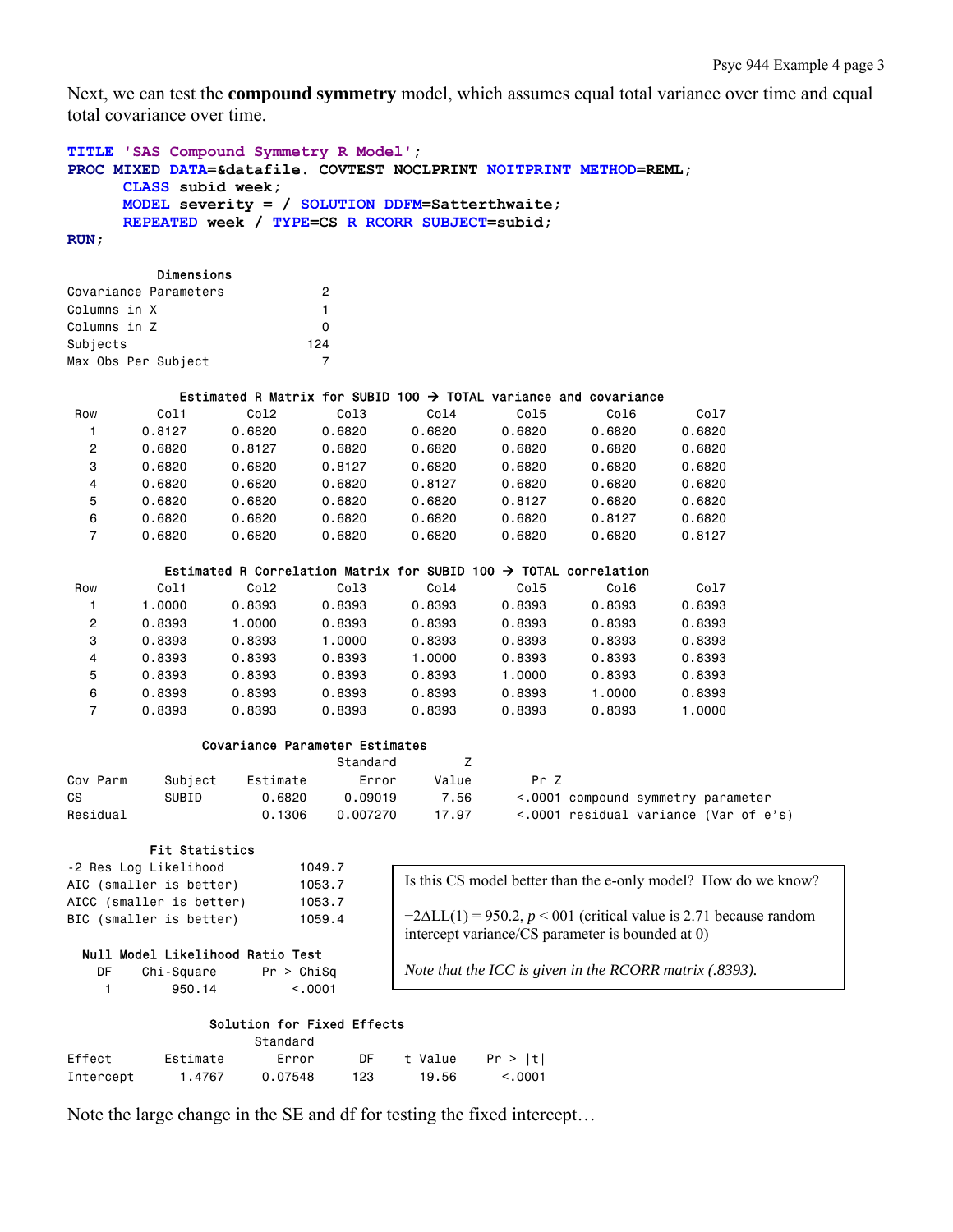Next, let's see what the observed pattern of variances and covariances over time looks like by estimating an n-order unstructured **R** baseline model for the variances  $\rightarrow$  each variance and covariance estimated is separately, with no constraints, so this is a description, not really a model. Note: you can only estimate an unstructured model if time is balanced across persons and you have more people than parameters estimated!

```
TITLE 'SAS Unstructured n-Order R Model'; 
PROC MIXED DATA=&datafile. COVTEST NOCLPRINT NOITPRINT METHOD=REML; 
      CLASS subid week; 
     MODEL severity = / SOLUTION DDFM=Satterthwaite; 
      REPEATED week / R RCORR TYPE=UN SUBJECT=subid; RUN;
```

|                     | ртшызтона             |     |
|---------------------|-----------------------|-----|
|                     | Covariance Parameters | 28  |
| Columns in X        |                       | 1.  |
| Columns in Z        |                       | ŋ   |
| Subjects            |                       | 124 |
| Max Obs Per Subject |                       |     |

Dimensions

Note that given  $n=7$ , this model requires  $n^*(n+1)$  / 2 = 28 covariance parameters!! You'd need at least 28 people to estimate it (and it may not be possible even then).

## Estimated R Matrix for SUBID 100  $\rightarrow$  TOTAL variance and covariance  $\rightarrow$  ANSWER KEY

| Row            | Col1   | Co12   | Col <sub>3</sub> | Co14   | Col5   | Col6   | Col7   |
|----------------|--------|--------|------------------|--------|--------|--------|--------|
|                |        |        |                  |        |        |        |        |
|                | 0.7477 | 0.7190 | 0.6817           | 0.6807 | 0.6124 | 0.6182 | 0.6328 |
| $\overline{c}$ | 0.7190 | 0.8266 | 0.7428           | 0.7475 | 0.6571 | 0.6619 | 0.6541 |
| 3              | 0.6817 | 0.7428 | 0.8346           | 0.7498 | 0.6524 | 0.6390 | 0.6172 |
| 4              | 0.6807 | 0.7475 | 0.7498           | 0.8366 | 0.7292 | 0.7206 | 0.6805 |
| 5              | 0.6124 | 0.6571 | 0.6524           | 0.7292 | 0.8285 | 0.7280 | 0.7313 |
| 6              | 0.6182 | 0.6619 | 0.6390           | 0.7206 | 0.7280 | 0.7911 | 0.7352 |
| 7              | 0.6328 | 0.6541 | 0.6172           | 0.6805 | 0.7313 | 0.7352 | 0.8464 |

#### Estimated R Correlation Matrix for SUBID 100  $\rightarrow$  TOTAL correlation

| Row | Co11   | Co12   | Co13   | Co14   | Co15   | Co16   | Co17   |
|-----|--------|--------|--------|--------|--------|--------|--------|
|     |        |        |        |        |        |        |        |
|     | 1.0000 | 0.9146 | 0.8630 | 0.8608 | 0.7781 | 0.8038 | 0.7955 |
| 2   | 0.9146 | 1.0000 | 0.8943 | 0.8989 | 0.7940 | 0.8185 | 0.7820 |
| 3   | 0.8630 | 0.8943 | 1.0000 | 0.8974 | 0.7846 | 0.7864 | 0.7343 |
| 4   | 0.8608 | 0.8989 | 0.8974 | 1.0000 | 0.8760 | 0.8859 | 0.8088 |
| 5   | 0.7781 | 0.7940 | 0.7846 | 0.8760 | 1.0000 | 0.8993 | 0.8734 |
| 6   | 0.8038 | 0.8185 | 0.7864 | 0.8859 | 0.8993 | 1.0000 | 0.8985 |
| 7   | 0.7955 | 0.7820 | 0.7343 | 0.8088 | 0.8734 | 0.8985 | 1,0000 |

Covariance Parameter Estimates table is too big to print (has 28 entries!)...

## Fit Statistics

-2 Res Log Likelihood 893.1 AIC (smaller is better) 949.1 AICC (smaller is better) 951.3 BIC (smaller is better) 1028.1

The fit statistics for this n-order unstructured **R** (and completely unparsimonious model) will serve as a baseline with which to compare more parsimonious models for the variances.

# Solution for Fixed Effects

|           |          | Standard |     |         |         |
|-----------|----------|----------|-----|---------|---------|
| Effect    | Estimate | Frror    | DE. | t Value | Pr >  t |
| Intercept | 1.5178   | 0.07429  | 122 | 20.43   | < 0.001 |

Ok, so this is what we are trying to reproduce… next we will try a few **R**-only models and see how they fit.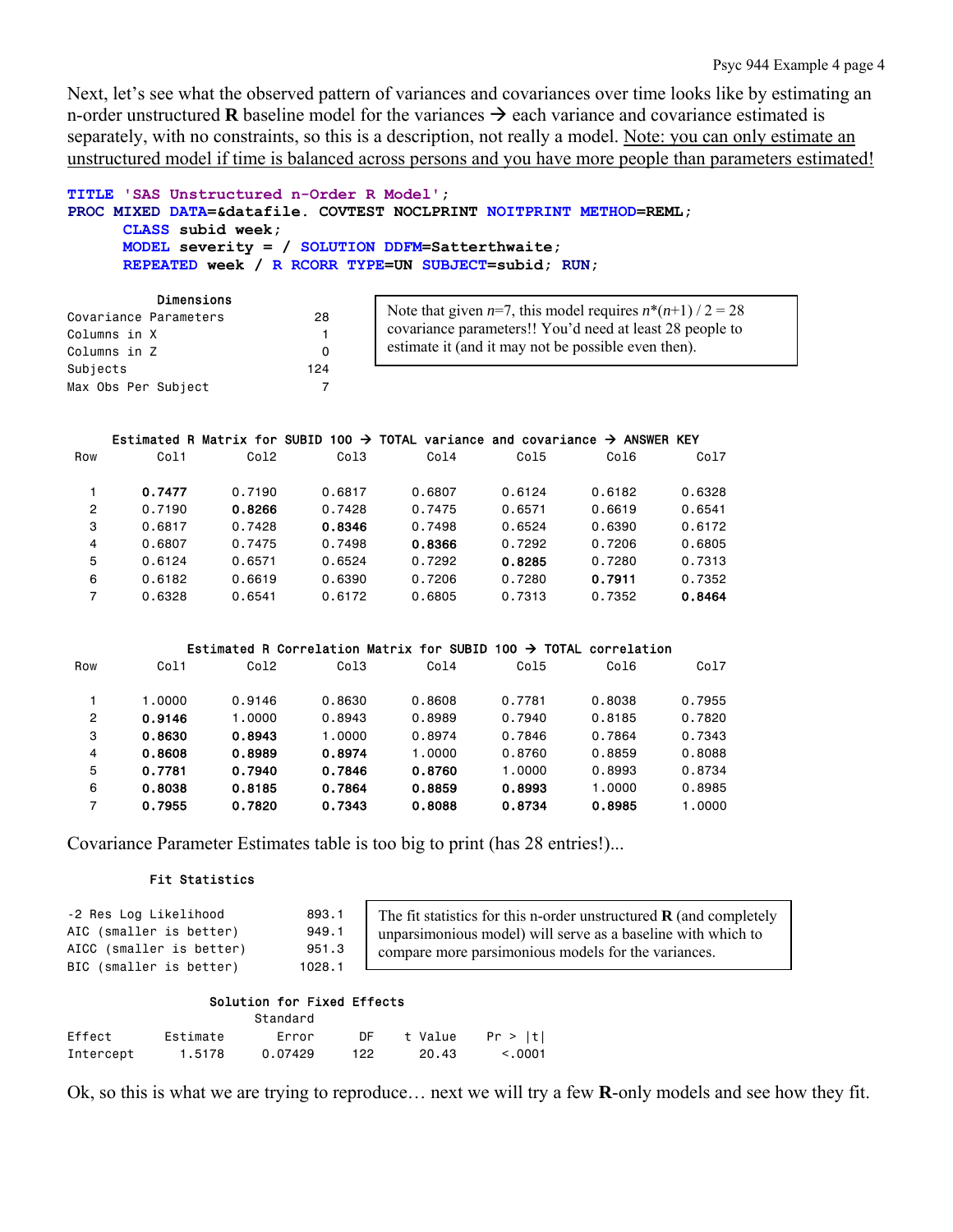# AR(1) **R**-Only Model

# **TITLE 'SAS AR1 R Model'; PROC MIXED DATA=&datafile. COVTEST NOCLPRINT NOITPRINT METHOD=REML; CLASS subid week; MODEL severity = / SOLUTION DDFM=Satterthwaite; REPEATED week / TYPE=AR(1) R RCORR SUBJECT=subid; RUN;**

## Dimensions

| Covariance Parameters | 2   |
|-----------------------|-----|
| Columns in X          | 1   |
| Columns in Z          | O   |
| Subjects              | 124 |
| Max Obs Per Subject   |     |

## Estimated R Matrix for SUBID 100  $\rightarrow$  TOTAL variance and covariance

| Row            | Col1   | Co12   | Col3   | Co14   | Co15   | Col6   | Col7   |
|----------------|--------|--------|--------|--------|--------|--------|--------|
|                |        |        |        |        |        |        |        |
|                | 0.7999 | 0.7163 | 0.6415 | 0.5745 | 0.5145 | 0.4607 | 0.4126 |
| $\overline{c}$ | 0.7163 | 0.7999 | 0.7163 | 0.6415 | 0.5745 | 0.5145 | 0.4607 |
| 3              | 0.6415 | 0.7163 | 0.7999 | 0.7163 | 0.6415 | 0.5745 | 0.5145 |
| 4              | 0.5745 | 0.6415 | 0.7163 | 0.7999 | 0.7163 | 0.6415 | 0.5745 |
| 5              | 0.5145 | 0.5745 | 0.6415 | 0.7163 | 0.7999 | 0.7163 | 0.6415 |
| 6              | 0.4607 | 0.5145 | 0.5745 | 0.6415 | 0.7163 | 0.7999 | 0.7163 |
| 7              | 0.4126 | 0.4607 | 0.5145 | 0.5745 | 0.6415 | 0.7163 | 0.7999 |

# Estimated R Correlation Matrix for SUBID 100  $\rightarrow$  TOTAL correlation

| Row | Col1   | Co12   | Co13   | Co14   | Co15   | Co16   | Col7   |
|-----|--------|--------|--------|--------|--------|--------|--------|
|     |        |        |        |        |        |        |        |
|     | 1.0000 | 0.8955 | 0.8020 | 0.7182 | 0.6432 | 0.5760 | 0.5158 |
| 2   | 0.8955 | 1.0000 | 0.8955 | 0.8020 | 0.7182 | 0.6432 | 0.5760 |
| 3   | 0.8020 | 0.8955 | 1.0000 | 0.8955 | 0.8020 | 0.7182 | 0.6432 |
| 4   | 0.7182 | 0.8020 | 0.8955 | 1.0000 | 0.8955 | 0.8020 | 0.7182 |
| 5   | 0.6432 | 0.7182 | 0.8020 | 0.8955 | 1,0000 | 0.8955 | 0.8020 |
| 6   | 0.5760 | 0.6432 | 0.7182 | 0.8020 | 0.8955 | 1.0000 | 0.8955 |
| 7   | 0.5158 | 0.5760 | 0.6432 | 0.7182 | 0.8020 | 0.8955 | 1.0000 |

## Covariance Parameter Estimates

| Cov Parm | Subject | Estimate | Standard<br>Error | Value | Pr Z                                       |
|----------|---------|----------|-------------------|-------|--------------------------------------------|
| AR(1)    | SUBID   | 0.8955   | 0.01148           | 78.01 | <.0001 Auto-regressive parameter           |
| Residual |         | 0.7999   | 0.08044           | 9.94  | <.0001 Total variance (equal across weeks) |

## Fit Statistics

| -2 Res Log Likelihood    | 990.9  |
|--------------------------|--------|
| AIC (smaller is better)  | 994.9  |
| AICC (smaller is better) | 994.9  |
| BIC (smaller is better)  | 1000.5 |

**AR1** also forces all variances equal, but with correlations declining sharply with time  $(r, r^2, r^3, ... = .8955, .8020, .7182...)$ . The BIC (but not the AIC) is happier with this constraint.

The AR1 model fits significantly worse than the UN model,  $-2\Delta L L(26) = 97.8, p < .001.$ 

# Solution for Fixed Effects

|           |          | Standard |           |         |         |
|-----------|----------|----------|-----------|---------|---------|
| Effect    | Estimate | Error    | <b>DE</b> | t Value | Pr >  t |
| Intercept | 1.5148   | 0.07031  | 129       | 21.54   | < 0.001 |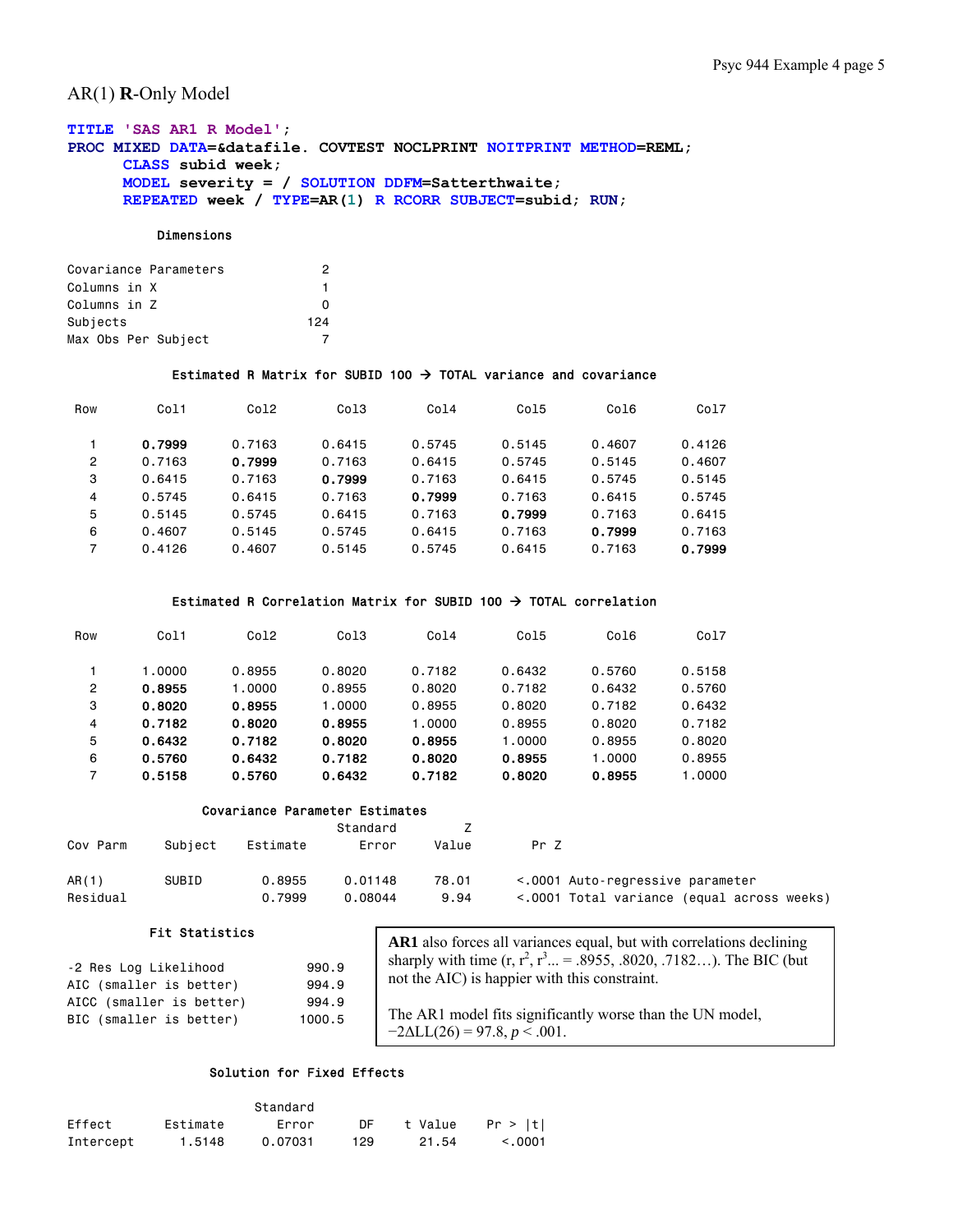Toeplitz(*n*) **R**-Only Model

```
TITLE 'SAS Toeplitz (n=7 Bands) R Model'; 
PROC MIXED DATA=&datafile. COVTEST NOCLPRINT NOITPRINT METHOD=REML; 
     CLASS subid week; 
     MODEL severity = / SOLUTION DDFM=Satterthwaite; 
     REPEATED week / TYPE=TOEP(7) R RCORR SUBJECT=subid; RUN; 
       Estimated R Matrix for SUBID 100 \rightarrow TOTAL variance and covariance
 Row Col1 Col2 Col3 Col4 Col5 Col6 Col7 
 1 0.8103 0.7257 0.6974 0.6576 0.6394 0.6368 0.6541 
 2 0.7257 0.8103 0.7257 0.6974 0.6576 0.6394 0.6368 
 3 0.6974 0.7257 0.8103 0.7257 0.6974 0.6576 0.6394 
 4 0.6576 0.6974 0.7257 0.8103 0.7257 0.6974 0.6576 
 5 0.6394 0.6576 0.6974 0.7257 0.8103 0.7257 0.6974 
 6 0.6368 0.6394 0.6576 0.6974 0.7257 0.8103 0.7257 
 7 0.6541 0.6368 0.6394 0.6576 0.6974 0.7257 0.8103 
       Estimated R Correlation Matrix for SUBID 100 \rightarrow TOTAL correlation
 Row Col1 Col2 Col3 Col4 Col5 Col6 Col7 
 1 1.0000 0.8955 0.8606 0.8115 0.7890 0.7859 0.8072 
 2 0.8955 1.0000 0.8955 0.8606 0.8115 0.7890 0.7859 
 3 0.8606 0.8955 1.0000 0.8955 0.8606 0.8115 0.7890 
 4 0.8115 0.8606 0.8955 1.0000 0.8955 0.8606 0.8115 
 5 0.7890 0.8115 0.8606 0.8955 1.0000 0.8955 0.8606 
 6 0.7859 0.7890 0.8115 0.8606 0.8955 1.0000 0.8955 
 7 0.8072 0.7859 0.7890 0.8115 0.8606 0.8955 1.0000 
             Covariance Parameter Estimates 
extended the Standard Standard Standard Z
Cov Parm Subject Estimate Error Value Pr Z 
TOEP(2) SUBID 0.7257 0.09004 8.06 <.0001 Covariance for t-1 
TOEP(3) SUBID 0.6974 0.08997 7.75 <.0001 Covariance for t-2 
        SUBID 0.6576 0.09003 7.30 <.0001 Covariance for t-3
TOEP(5) SUBID 0.6394 0.09019 7.09 <.0001 Covariance for t-4 
TOEP(6) SUBID 0.6368 0.09066 7.02 <.0001 Covariance for t-5 
TOEP(7) SUBID 0.6541 0.09179 7.13 <.0001 Covariance for t-6 
Residual 0.8103 0.09014 8.99 <.0001 Total variance (equal across weeks) 
        Fit Statistics 
-2 Res Log Likelihood 926.0 
                            The Toeplitz(n) model estimates a separate covariance for each time lag.
```
AIC (smaller is better) 940.0 AICC (smaller is better) 940.1 BIC (smaller is better) 959.7

The AIC and BIC are the lowest yet. Also, the TOEP(*n*) model fits almost not significantly worse than the n-order UN model,  $-2\Delta L L(21) = 32.9, p = .047.$ Could this be our model? Does it need to have heterogeneous variances (separate variances per week) to fit better?

# Solution for Fixed Effects

|           |          | Standard |     |         |         |
|-----------|----------|----------|-----|---------|---------|
| Effect    | Estimate | Error    | DE  | t Value | Pr >  t |
| Intercept | 1.4884   | 0.07533  | 122 | 19.76   | < 0.001 |

# **Heterogeneous Variance Toeplitz(***n***) R-Only Model**

```
TITLE 'SAS Heterogeneous Toeplitz (n=7 bands) R Model'; 
PROC MIXED DATA=&datafile. COVTEST NOCLPRINT NOITPRINT METHOD=REML; 
      CLASS subid week; 
      MODEL severity = / SOLUTION DDFM=Satterthwaite; 
      REPEATED week / TYPE=TOEPH(7) R RCORR SUBJECT=subid; RUN;
```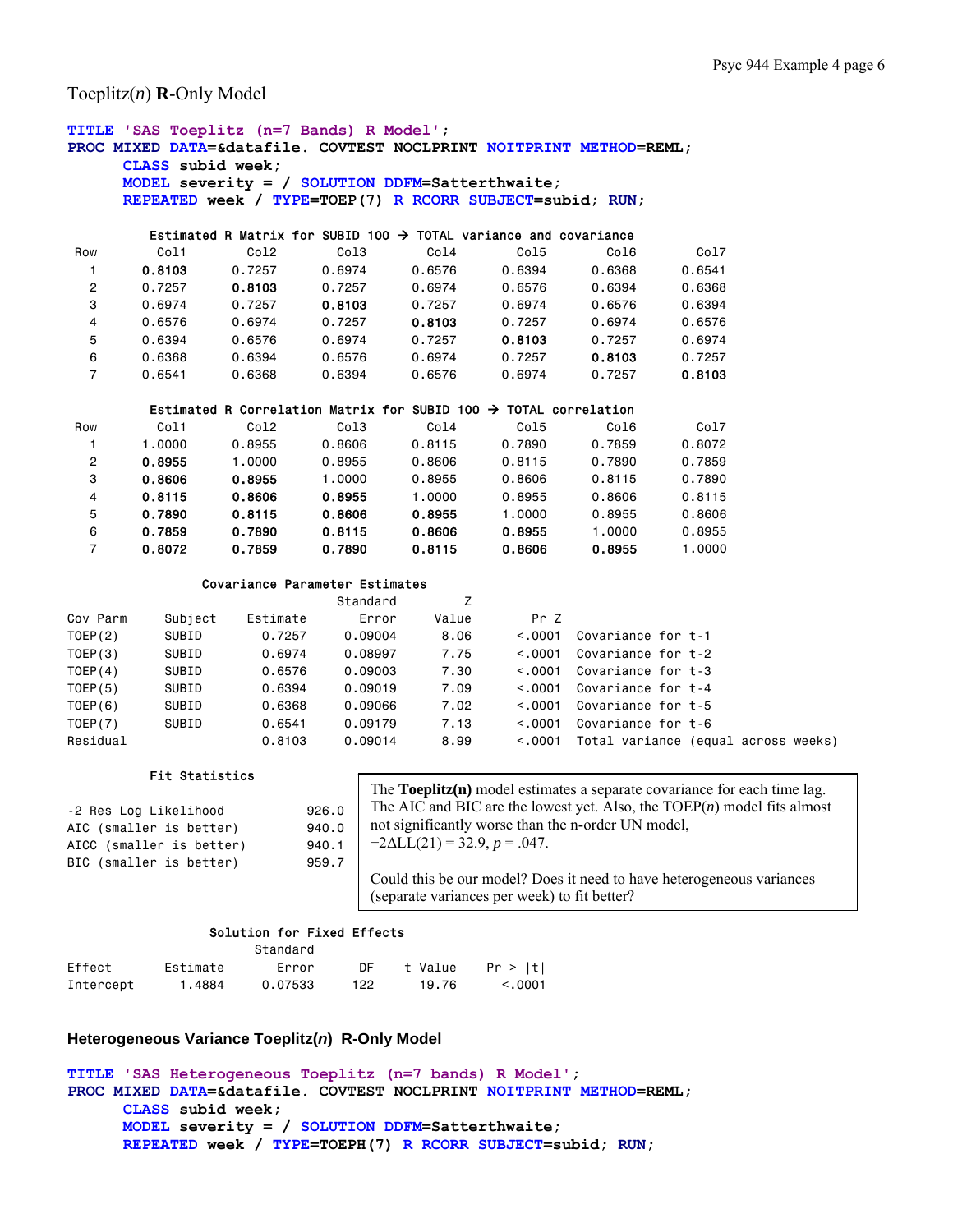|                |        |                  |                  |        |        | Estimated R Matrix for SUBID 100 $\rightarrow$ TOTAL variance and covariance |        |
|----------------|--------|------------------|------------------|--------|--------|------------------------------------------------------------------------------|--------|
| Row            | Col1   | Col <sub>2</sub> | Col <sub>3</sub> | Col4   | Col5   | Col6                                                                         | Co17   |
|                | 0.7346 | 0.6916           | 0.6896           | 0.6409 | 0.6363 | 0.5985                                                                       | 0.6332 |
| $\overline{2}$ | 0.6916 | 0.8077           | 0.7512           | 0.7126 | 0.6866 | 0.6322                                                                       | 0.6485 |
| 3              | 0.6896 | 0.7512           | 0.8665           | 0.7667 | 0.7540 | 0.6738                                                                       | 0.6766 |
| 4              | 0.6409 | 0.7126           | 0.7667           | 0.8414 | 0.7718 | 0.7039                                                                       | 0.6861 |
| 5              | 0.6363 | 0.6866           | 0.7540           | 0.7718 | 0.8781 | 0.7470                                                                       | 0.7431 |
| 6              | 0.5985 | 0.6322           | 0.6738           | 0.7039 | 0.7470 | 0.7882                                                                       | 0.7314 |
| 7              | 0.6332 | 0.6485           | 0.6766           | 0.6861 | 0.7431 | 0.7314                                                                       | 0.8416 |

Note that the *covariances are unequal* within a band (because the variances are allowed to differ over time), but the *correlations are equal* within a band.

# Estimated R Correlation Matrix for SUBID 100  $\rightarrow$  TOTAL correlation

| Row            | Col1   | Co12   | Col3   | Co14   | Col5   | Col6   | Co17   |
|----------------|--------|--------|--------|--------|--------|--------|--------|
|                | 1.0000 | 0.8979 | 0.8644 | 0.8153 | 0.7923 | 0.7865 | 0.8053 |
| $\overline{2}$ | 0.8979 | 1.0000 | 0.8979 | 0.8644 | 0.8153 | 0.7923 | 0.7865 |
| 3              | 0.8644 | 0.8979 | 1.0000 | 0.8979 | 0.8644 | 0.8153 | 0.7923 |
| 4              | 0.8153 | 0.8644 | 0.8979 | 1.0000 | 0.8979 | 0.8644 | 0.8153 |
| 5              | 0.7923 | 0.8153 | 0.8644 | 0.8979 | 1.0000 | 0.8979 | 0.8644 |
| 6              | 0.7865 | 0.7923 | 0.8153 | 0.8644 | 0.8979 | 1.0000 | 0.8979 |
|                | 0.8053 | 0.7865 | 0.7923 | 0.8153 | 0.8644 | 0.8979 | .0000  |

#### Covariance Parameter Estimates

|          |         |          | Standard | Z     |                                  |
|----------|---------|----------|----------|-------|----------------------------------|
| Cov Parm | Subject | Estimate | Error    | Value | Pr Z                             |
| Var(1)   | SUBID   | 0.7346   | 0.09397  | 7.82  | <.0001 total variance at week1   |
| Var(2)   | SUBID   | 0.8077   | 0.1016   | 7.95  | <.0001 total variance at week2   |
| Var(3)   | SUBID   | 0.8665   | 0.1129   | 7.68  | <.0001 total variance at week3   |
| Var(4)   | SUBID   | 0.8414   | 0.1115   | 7.55  | <.0001 total variance at week4   |
| Var(5)   | SUBID   | 0.8781   | 0.1162   | 7.56  | <.0001 total variance at week5   |
| Var(6)   | SUBID   | 0.7882   | 0.1030   | 7.65  | <.0001 total variance at week6   |
| Var(7)   | SUBID   | 0.8416   | 0.1092   | 7.70  | <.0001 total variance at week7   |
| TOEPH(1) | SUBID   | 0.8979   | 0.01292  | 69.51 | $\leq$ .0001 correlation for t-1 |
| TOEPH(2) | SUBID   | 0.8644   | 0.01744  | 49.57 | $\leq$ .0001 correlation for t-2 |
| TOEPH(3) | SUBID   | 0.8153   | 0.02429  | 33.56 | $\leq$ .0001 correlation for t-3 |
| TOEPH(4) | SUBID   | 0.7923   | 0.02790  | 28.40 | $\leq$ .0001 correlation for t-4 |
| TOEPH(5) | SUBID   | 0.7865   | 0.03056  | 25.73 | $\leq$ .0001 correlation for t-5 |
| TOEPH(6) | SUBID   | 0.8053   | 0.03340  | 24.11 | $\leq$ .0001 correlation for t-6 |

## Fit Statistics

| -2 Res Log Likelihood    | 921.5 |
|--------------------------|-------|
| AIC (smaller is better)  | 947.5 |
| AICC (smaller is better) | 947.9 |
| BIC (smaller is better)  | 984.1 |

The homogeneous variance Toeplitz model is nested within the heterogeneous variance Toeplitz model, so we can compare deviances:  $-2\Delta LL(6) = 4.5$ ,  $p = .609$ . Nope, separate variances doesn't help the model fit better (AIC and BIC agree).

The TOEPH $(n)$  model fits significantly worse than the UN $(n)$  model,  $-2\Delta L L(15) = 28.4, p = .019.$ 

# Solution for Fixed Effects

|           |          | Standard |     |         |         |
|-----------|----------|----------|-----|---------|---------|
| Effect    | Estimate | Error    | DE  | t Value | Pr >  t |
| Intercept | 1.5204   | 0.07417  | 124 | 20.50   | < 0.001 |

Another possibility: Just as we'll see in models for growth, models for within-person fluctuation can make use of a combination of the **G** matrix (for between-person random effects) and the **R** matrix (for withinperson residuals) to recapture the total variance-covariance matrix. In this case, random slopes for time won't be helpful, but a random intercept might be. Adding a random intercept variance would allow the separation of between-person and within-person variance and remove the primary source of covariance from the **R** matrix. Thus, we will put the random intercept variance in **G**, and then try to structure what is left in **R**.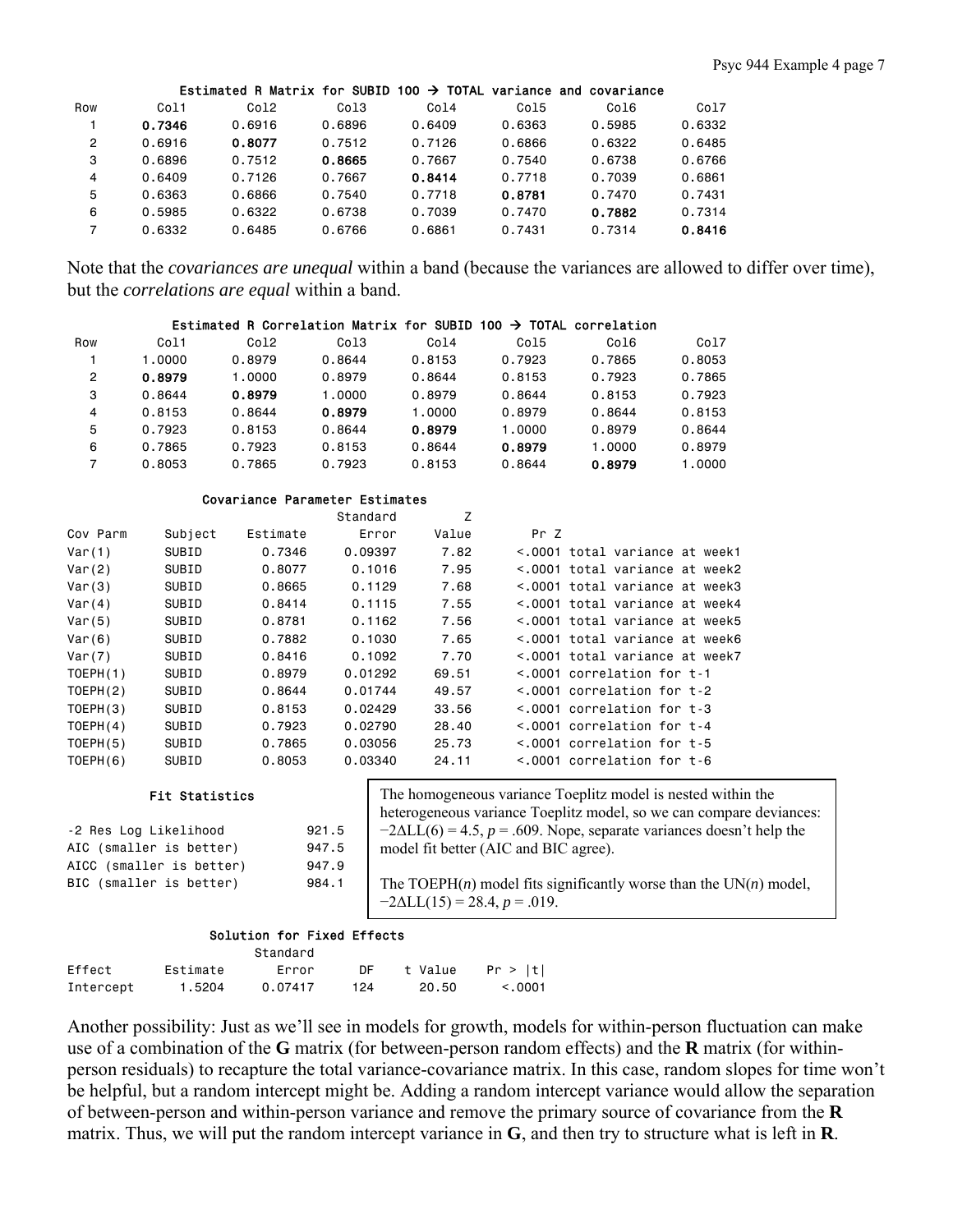First, let's see what the structure of just the RESIDUAL variances (after removing random intercept) looks like: Random Intercept in **G** with UN(*n*−1) in **R** Model → Have to eliminate last covariance for the model to be identified because there is only one lag6 covariance (T1 with T7), so it is not separately estimable.

```
TITLE "SAS Random Intercept + Unstructured(n−1) R Model"; 
PROC MIXED DATA=&datafile. COVTEST NOCLPRINT NOITPRINT METHOD=REML; 
      CLASS subid week; 
      MODEL severity = / SOLUTION DDFM=Satterthwaite; 
      RANDOM INTERCEPT / TYPE=UN V VCORR G SUBJECT=subid; 
      REPEATED week / TYPE=UN(6) R RCORR SUBJECT=subid; RUN;
```

| <b>ULINGIIS LUIS</b>     |     |  |  |  |  |                                               |
|--------------------------|-----|--|--|--|--|-----------------------------------------------|
| Covariance Parameters    | 29  |  |  |  |  |                                               |
| Columns in X             |     |  |  |  |  |                                               |
| Columns in Z Per Subject |     |  |  |  |  |                                               |
|                          | 124 |  |  |  |  |                                               |
| Max Obs Per Subject      |     |  |  |  |  |                                               |
|                          |     |  |  |  |  | Note that it still counts the one we left out |

|                |            |                                                               |            | Estimated R Matrix for SUBID 100 $\rightarrow$ WP residual variances and covariances |            |            |            |
|----------------|------------|---------------------------------------------------------------|------------|--------------------------------------------------------------------------------------|------------|------------|------------|
| Row            | Col1       | Col2                                                          | Col3       | Col4                                                                                 | Col5       | Col6       | Co17       |
|                | 0.1148     | 0.08620                                                       | 0.04892    | 0.04793                                                                              | $-0.02044$ | $-0.01461$ |            |
| $\overline{2}$ | 0.08620    | 0.1938                                                        | 0.1100     | 0.1147                                                                               | 0.02429    | 0.02907    | 0.02126    |
| 3              | 0.04892    | 0.1100                                                        | 0.2018     | 0.1170                                                                               | 0.01962    | 0.006156   | $-0.01561$ |
| 4              | 0.04793    | 0.1147                                                        | 0.1170     | 0.2038                                                                               | 0.09643    | 0.08783    | 0.04774    |
| 5              | $-0.02044$ | 0.02429                                                       | 0.01962    | 0.09643                                                                              | 0.1957     | 0.09523    | 0.09853    |
| 6              | $-0.01461$ | 0.02907                                                       | 0.006156   | 0.08783                                                                              | 0.09523    | 0.1583     | 0.1024     |
| $\overline{7}$ |            | 0.02126                                                       | $-0.01561$ | 0.04774                                                                              | 0.09853    | 0.1024     | 0.2136     |
|                |            |                                                               |            | Estimated R Correlation Matrix for SUBID 100 $\rightarrow$ WP residual correlations  |            |            |            |
| Row            | Col1       | Col <sub>2</sub>                                              | Col3       | Col4                                                                                 | Col5       | Col6       | Col7       |
| 1              | 1,0000     | 0.5778                                                        | 0.3213     | 0.3133                                                                               | $-0.1364$  | $-0.1084$  |            |
| $\overline{2}$ | 0.5778     | 1,0000                                                        | 0.5563     | 0.5773                                                                               | 0.1247     | 0.1660     | 0.1045     |
| 3              | 0.3213     | 0.5563                                                        | 1,0000     | 0.5771                                                                               | 0.09875    | 0.03445    | $-0.07519$ |
| 4              | 0.3133     | 0.5773                                                        | 0.5771     | 1,0000                                                                               | 0.4830     | 0.4891     | 0.2288     |
| 5              | $-0.1364$  | 0.1247                                                        | 0.09875    | 0.4830                                                                               | 1.0000     | 0.5412     | 0.4820     |
| 6              | $-0.1084$  | 0.1660                                                        | 0.03445    | 0.4891                                                                               | 0.5412     | 1,0000     | 0.5571     |
| $\overline{7}$ |            | 0.1045                                                        | $-0.07519$ | 0.2288                                                                               | 0.4820     | 0.5571     | 1,0000     |
|                |            | Estimated G Matrix $\rightarrow$ BP random intercept variance |            |                                                                                      |            |            |            |
|                |            | subject                                                       |            |                                                                                      |            |            |            |

|     |           | $0.40$ $0.00$ |                   |
|-----|-----------|---------------|-------------------|
| Row | Fffect    | i d           | C <sub>0</sub> 11 |
|     | Intercept | 100           | 0.6328            |

Dimensions

|     |        |        |        |        |        |        |       | Estimated V Matrix for SUBID 100 $\rightarrow$ TOTAL variance and covariance (matches previous Unstructured R only) |  |
|-----|--------|--------|--------|--------|--------|--------|-------|---------------------------------------------------------------------------------------------------------------------|--|
| Row | Col1   | Col2   | Col3   | Col4   | Col5   |        | Co 16 | Col7                                                                                                                |  |
|     | 0.7477 | 0.7190 | 0.6817 | 0.6807 | 0.6124 | 0.6182 |       | 0.6328                                                                                                              |  |

|   | 0.7190 | 0.8266 | 0.7428 | 0.7475 | 0.6571 | 0.6619 | 0.6541 |
|---|--------|--------|--------|--------|--------|--------|--------|
|   | 0.6817 | 0.7428 | 0.8346 | 0.7498 | 0.6524 | 0.6390 | 0.6172 |
| 4 | 0.6807 | 0.7475 | 0.7498 | 0.8366 | 0.7292 | 0.7206 | 0.6805 |
| 5 | 0.6124 | 0.6571 | 0.6524 | 0.7292 | 0.8285 | 0.7280 | 0.7313 |
| 6 | 0.6182 | 0.6619 | 0.6390 | 0.7206 | 0.7280 | 0.7911 | 0.7352 |
|   | 0.6328 | 0.6541 | 0.6172 | 0.6805 | 0.7313 | 0.7352 | 0.8464 |

## Fit Statistics

| -2 Res Log Likelihood    | 893.1  |
|--------------------------|--------|
| AIC (smaller is better)  | 949.1  |
| AICC (smaller is better) | 951.3  |
| BIC (smaller is better)  | 1028.1 |

# Solution for Fixed Effects

|           |          | Standard |     |         |         |
|-----------|----------|----------|-----|---------|---------|
| Effect    | Estimate | Error    | DF  | t Value | Pr >  t |
| Intercept | 1.5178   | 0.07429  | 122 | 20.43   | < 0.001 |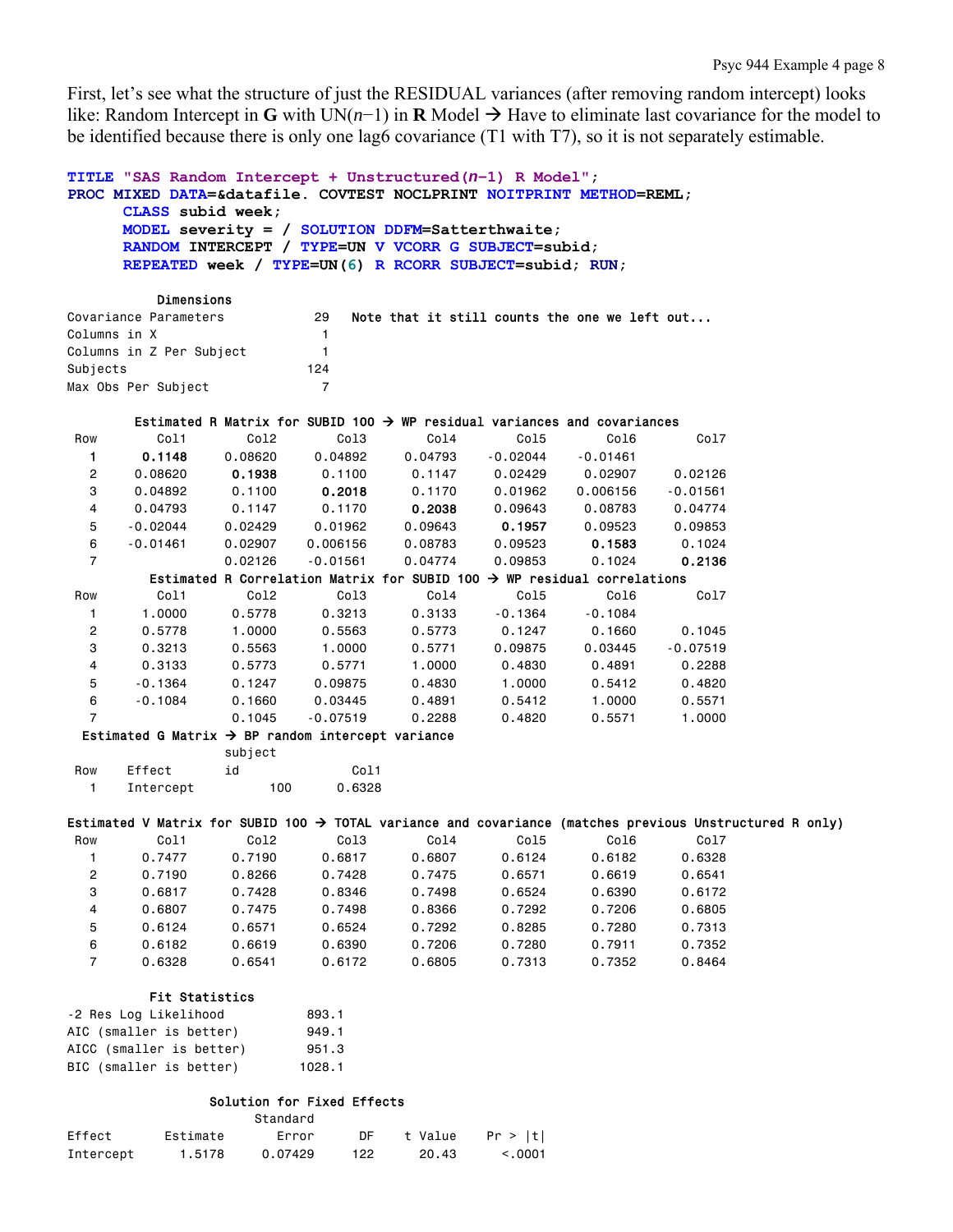We'll try two types of residual correlations: AR1 and Toeplitz (lag 5, 4, 3, 2, and 1).

Random Intercept in **G** with AR(1) in **R** Model

```
TITLE 'SAS Random Intercept + AR1 Correlation Model'; 
PROC MIXED DATA=&datafile. COVTEST NOCLPRINT NOITPRINT METHOD=REML; 
     CLASS subid week; 
     MODEL severity = / SOLUTION DDFM=Satterthwaite; 
     RANDOM INTERCEPT / V VCORR G TYPE=UN SUBJECT=subid; 
     REPEATED week / TYPE=AR(1) R RCORR SUBJECT=subid; RUN; 
          Estimated R Matrix for SUBID 100 \rightarrow WP residual variance & covariance
 Row Col1 Col2 Col3 Col4 Col5 Col6 Col7 
 1 0.1731 0.08887 0.04564 0.02343 0.01203 0.006180 0.003173 
 2 0.08887 0.1731 0.08887 0.04564 0.02343 0.01203 0.006180 
 3 0.04564 0.08887 0.1731 0.08887 0.04564 0.02343 0.01203 
 4 0.02343 0.04564 0.08887 0.1731 0.08887 0.04564 0.02343 
 5 0.01203 0.02343 0.04564 0.08887 0.1731 0.08887 0.04564 
 6 0.006180 0.01203 0.02343 0.04564 0.08887 0.1731 0.08887 
 7 0.003173 0.006180 0.01203 0.02343 0.04564 0.08887 0.1731
        Estimated R Correlation Matrix for SUBID 100 \rightarrow WP residual correlation
 Row Col1 Col2 Col3 Col4 Col5 Col6 Col7 
 1 1.0000 0.5135 0.2637 0.1354 0.06954 0.03571 0.01834 
 2 0.5135 1.0000 0.5135 0.2637 0.1354 0.06954 0.03571 
 3 0.2637 0.5135 1.0000 0.5135 0.2637 0.1354 0.06954 
 4 0.1354 0.2637 0.5135 1.0000 0.5135 0.2637 0.1354 
 5 0.06954 0.1354 0.2637 0.5135 1.0000 0.5135 0.2637 
 6 0.03571 0.06954 0.1354 0.2637 0.5135 1.0000 0.5135 
 7 0.01834 0.03571 0.06954 0.1354 0.2637 0.5135 1.0000 
   Estimated G Matrix \rightarrow BP random intercept variance
               subject 
Row Effect id Col1
   1 Intercept 100 0.6350 
   Estimated V Matrix for SUBID 100 \rightarrow TOTAL variance and covariance put back together
 Row Col1 Col2 Col3 Col4 Col5 Col6 Col7 
 1 0.8080 0.7238 0.6806 0.6584 0.6470 0.6411 0.6381 
 2 0.7238 0.8080 0.7238 0.6806 0.6584 0.6470 0.6411 
 3 0.6806 0.7238 0.8080 0.7238 0.6806 0.6584 0.6470 
 4 0.6584 0.6806 0.7238 0.8080 0.7238 0.6806 0.6584 
 5 0.6470 0.6584 0.6806 0.7238 0.8080 0.7238 0.6806 
 6 0.6411 0.6470 0.6584 0.6806 0.7238 0.8080 0.7238 
 7 0.6381 0.6411 0.6470 0.6584 0.6806 0.7238 0.8080
    Estimated V Correlation Matrix for SUBID 100 \rightarrow TOTAL correlation put back together
 Row Col1 Col2 Col3 Col4 Col5 Col6 Col7 
 1 1.0000 0.8958 0.8423 0.8148 0.8007 0.7935 0.7898 
 2 0.8958 1.0000 0.8958 0.8423 0.8148 0.8007 0.7935 
 3 0.8423 0.8958 1.0000 0.8958 0.8423 0.8148 0.8007 
 4 0.8148 0.8423 0.8958 1.0000 0.8958 0.8423 0.8148 
 5 0.8007 0.8148 0.8423 0.8958 1.0000 0.8958 0.8423 
 6 0.7935 0.8007 0.8148 0.8423 0.8958 1.0000 0.8958 
 7 0.7898 0.7935 0.8007 0.8148 0.8423 0.8958 1.0000 
             Covariance Parameter Estimates 
example and the standard control of \mathsf ZCov Parm Subject Estimate Error Value Pr Z 
UN(1,1) SUBID 0.6350 0.09026 7.04 <.0001 Random Intercept variance (Var of U<sub>0</sub>'s)
AR(1) SUBID 0.5135 0.05179 9.92 <.0001 The auto-regressive correlation in R
```
Residual 6.1731 0.01777 9.74 <.0001 Residual e variance (equal across weeks)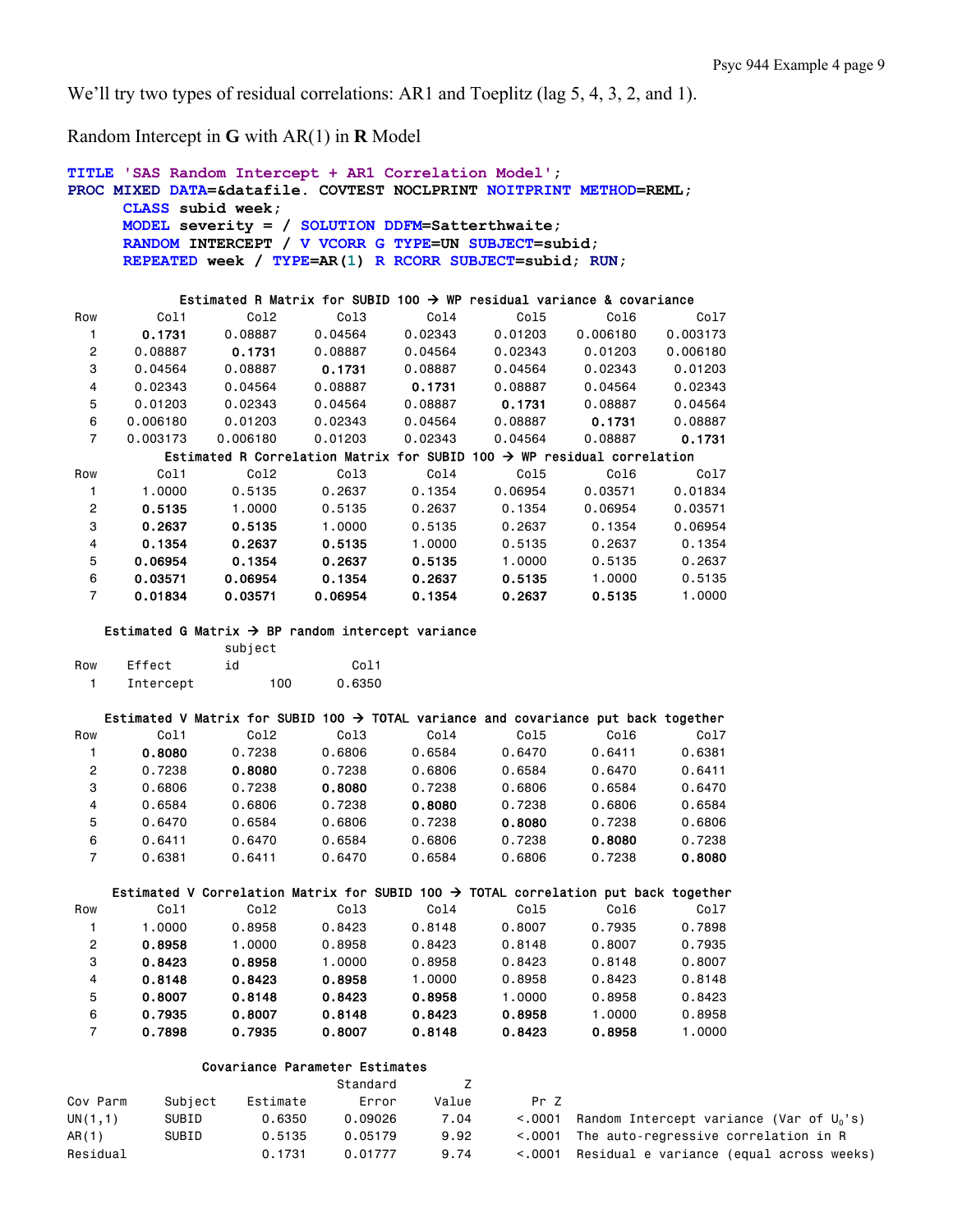#### Fit Statistics

| Fit Statistics           |       | The AIC doesn't like this one better than our best model so far        |
|--------------------------|-------|------------------------------------------------------------------------|
| -2 Res Log Likelihood    | 943.8 | (homogeneous Toeplitz), but the BIC could go either way. Although      |
| AIC (smaller is better)  | 949.8 | adding the random intercept variance is a significant improvement over |
| AICC (smaller is better) | 949.9 | the R-only AR1, but this still fits worse than $UN(n-1)$ .             |
| BIC (smaller is better)  | 958.3 |                                                                        |

Random Intercept in **G** with Toeplitz(6) in **R** Model (allows 5 lagged covariances; sets the last one to 0)

# **TITLE 'SAS Random Intercept + Lag-5 Covariance Model'; PROC MIXED DATA=&datafile. COVTEST NOCLPRINT NOITPRINT METHOD=REML; CLASS subid week; MODEL severity = / SOLUTION DDFM=Satterthwaite; RANDOM INTERCEPT / V VCORR G TYPE=UN SUBJECT=subid; REPEATED week / TYPE=TOEP(6) R RCORR SUBJECT=subid; RUN;**  Estimated R Matrix for SUBID 100  $\rightarrow$  WP residual variance & covariance Row Col1 Col2 Col3 Col4 Col5 Col6 Col7 1 0.1562 0.07152 0.04321 0.003458 -0.01479 -0.01730 2 0.07152 0.1562 0.07152 0.04321 0.003458 -0.01479 -0.01730 3 0.04321 0.07152 0.1562 0.07152 0.04321 0.003458 -0.01479 4 0.003458 0.04321 0.07152 0.1562 0.07152 0.04321 0.003458 5 -0.01479 0.003458 0.04321 0.07152 0.1562 0.07152 0.04321 6 -0.01730 -0.01479 0.003458 0.04321 0.07152 0.1562 0.07152

#### Estimated R Correlation Matrix for SUBID 100  $\rightarrow$  WP residual correlation

7 -0.01730 -0.01479 0.003458 0.04321 0.07152 0.1562

| Row | Col1       | Col <sub>2</sub> | Col3       | Col4    | Col5       | Col6       | Col7       |
|-----|------------|------------------|------------|---------|------------|------------|------------|
|     | 1.0000     | 0.4579           | 0.2766     | 0.02214 | $-0.09467$ | $-0.1108$  |            |
| 2   | 0.4579     | 1.0000           | 0.4579     | 0.2766  | 0.02214    | $-0.09467$ | $-0.1108$  |
| 3   | 0.2766     | 0.4579           | 1.0000     | 0.4579  | 0.2766     | 0.02214    | $-0.09467$ |
| 4   | 0.02214    | 0.2766           | 0.4579     | 1.0000  | 0.4579     | 0.2766     | 0.02214    |
| 5   | $-0.09467$ | 0.02214          | 0.2766     | 0.4579  | 1.0000     | 0.4579     | 0.2766     |
| 6   | $-0.1108$  | $-0.09467$       | 0.02214    | 0.2766  | 0.4579     | 1.0000     | 0.4579     |
|     |            | $-0.1108$        | $-0.09467$ | 0.02214 | 0.2766     | 0.4579     | 1.0000     |

### Estimated G Matrix  $\rightarrow$  BP random intercept variance

|     |           | subject |                   |
|-----|-----------|---------|-------------------|
| Row | Effect    | id      | C <sub>0</sub> 11 |
|     | Intercept | 100     | 0.6541            |

#### Estimated V Matrix for SUBID 100  $\rightarrow$  TOTAL variance and covariance put back together

| Row            | Col1   | Co12   | Co13   | Co14   | Col5   | Co16   | Co17   |
|----------------|--------|--------|--------|--------|--------|--------|--------|
|                | 0.8104 | 0.7257 | 0.6974 | 0.6576 | 0.6394 | 0.6368 | 0.6541 |
| $\overline{2}$ | 0.7257 | 0.8104 | 0.7257 | 0.6974 | 0.6576 | 0.6394 | 0.6368 |
| 3              | 0.6974 | 0.7257 | 0.8104 | 0.7257 | 0.6974 | 0.6576 | 0.6394 |
| 4              | 0.6576 | 0.6974 | 0.7257 | 0.8104 | 0.7257 | 0.6974 | 0.6576 |
| 5              | 0.6394 | 0.6576 | 0.6974 | 0.7257 | 0.8104 | 0.7257 | 0.6974 |
| 6              | 0.6368 | 0.6394 | 0.6576 | 0.6974 | 0.7257 | 0.8104 | 0.7257 |
|                | 0.6541 | 0.6368 | 0.6394 | 0.6576 | 0.6974 | 0.7257 | 0.8104 |

#### Estimated V Matrix for SUBID 100  $\rightarrow$  TOTAL correlation put back together

| Row            | Col1   | Co12   | Co13   | Co14   | Col5   | Co16   | Co17   |
|----------------|--------|--------|--------|--------|--------|--------|--------|
|                | 1.0000 | 0.8955 | 0.8606 | 0.8115 | 0.7890 | 0.7859 | 0.8072 |
| $\overline{2}$ | 0.8955 | 1.0000 | 0.8955 | 0.8606 | 0.8115 | 0.7890 | 0.7859 |
| 3              | 0.8606 | 0.8955 | 1.0000 | 0.8955 | 0.8606 | 0.8115 | 0.7890 |
| 4              | 0.8115 | 0.8606 | 0.8955 | 1.0000 | 0.8955 | 0.8606 | 0.8115 |
| 5              | 0.7890 | 0.8115 | 0.8606 | 0.8955 | 1.0000 | 0.8955 | 0.8606 |
| 6              | 0.7859 | 0.7890 | 0.8115 | 0.8606 | 0.8955 | 1.0000 | 0.8955 |
|                | 0.8072 | 0.7859 | 0.7890 | 0.8115 | 0.8606 | 0.8955 | 1,0000 |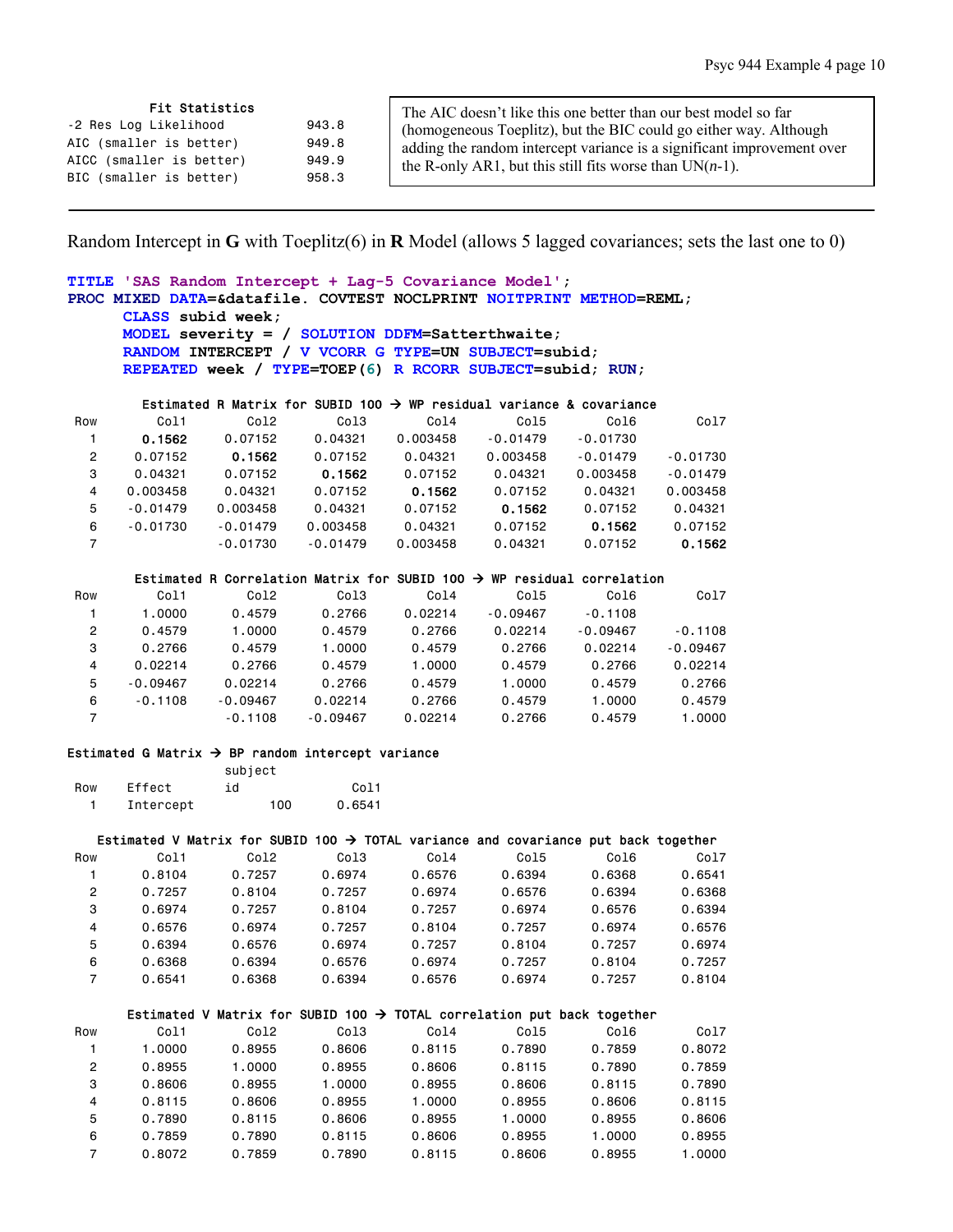## Covariance Parameter Estimates

|                                                                                                           |         |            | Standard | Z       |          |                                                                                                                                                                                                                                                                                                                                                                         |
|-----------------------------------------------------------------------------------------------------------|---------|------------|----------|---------|----------|-------------------------------------------------------------------------------------------------------------------------------------------------------------------------------------------------------------------------------------------------------------------------------------------------------------------------------------------------------------------------|
| Cov Parm                                                                                                  | Subject | Estimate   | Error    | Value   | Pr Z     |                                                                                                                                                                                                                                                                                                                                                                         |
| UN(1,1)                                                                                                   | SUBID   | 0.6541     | 0.09179  | 7.13    | < 0.0001 | Random Intercept U <sub>0</sub> Variance                                                                                                                                                                                                                                                                                                                                |
| TOEP(2)                                                                                                   | SUBID   | 0.07152    | 0.02189  | 3.27    | 0.0011   | Residual covariance for t-1                                                                                                                                                                                                                                                                                                                                             |
| TOEP(3)                                                                                                   | SUBID   | 0.04321    | 0.02130  | 2.03    | 0.0425   | Residual covariance for t-2                                                                                                                                                                                                                                                                                                                                             |
| TOEP(4)                                                                                                   | SUBID   | 0.003458   | 0.02096  | 0.16    | 0.8690   | Residual covariance for t-3                                                                                                                                                                                                                                                                                                                                             |
| TOEP(5)                                                                                                   | SUBID   | $-0.01479$ | 0.01860  | $-0.80$ | 0.4266   | Residual covariance for t-4                                                                                                                                                                                                                                                                                                                                             |
| TOEP(6)                                                                                                   | SUBID   | $-0.01730$ | 0.01487  | $-1.16$ | 0.2444   | Residual covariance for t-5                                                                                                                                                                                                                                                                                                                                             |
| Residual                                                                                                  |         | 0.1562     | 0.02178  | 7.17    | < 0.0001 | Residual e Variance (equal across weeks)                                                                                                                                                                                                                                                                                                                                |
| <b>Fit Statistics</b>                                                                                     |         |            |          |         |          | This $RI + TOEP(n-1)$ 5-lag model is equivalent to the Toeplitz(n) 6-lag model<br>without the random intercept, as shown by the fit statistics.                                                                                                                                                                                                                         |
| -2 Res Log Likelihood                                                                                     |         |            | 926.0    |         |          |                                                                                                                                                                                                                                                                                                                                                                         |
| AIC (smaller is better)<br>940.0<br>AICC (smaller is better)<br>940.1<br>BIC (smaller is better)<br>959.7 |         |            |          |         |          | But this RI+5lag model has an interpretational advantage: rather than testing<br>whether the total lagged covariance (in $\bf{V}$ ) is different than 0, it tests whether the<br>lagged covariance (in $\bf{R}$ ) is different from 0 <i>after taking out individual</i><br><i>differences in level.</i> It looks like only some of the lags are significant, so we can |

probably simplify the model without hurting fit.

Summary of sequential models taking out lags:

| TOEP(5) $\rightarrow$ 4 lags only: | REML $-2LL = 927.2$ AIC = 939.2 BIC = 956.2 |                                                                      |
|------------------------------------|---------------------------------------------|----------------------------------------------------------------------|
| TOEP(4) $\rightarrow$ 3 lags only: |                                             | REML $-2LL = 927.3$ AIC = 937.3 BIC = 951.4 $\leftarrow$ Best so far |
| TOEP(3) $\rightarrow$ 2 lags only: | REML $-2LL = 933.6$ AIC = 941.6 BIC = 952.8 |                                                                      |

```
TITLE 'SAS Random Intercept + 3-Lag TOEP Covariance Model – THE WINNER SO FAR'; 
PROC MIXED DATA=&datafile. COVTEST NOCLPRINT NOITPRINT METHOD=REML; 
      CLASS subid week;
```
**MODEL severity = / SOLUTION DDFM=Satterthwaite; RANDOM INTERCEPT / V VCORR G TYPE=UN SUBJECT=subid; REPEATED week / TYPE=TOEP(4) R RCORR SUBJECT=subid; RUN;** 

# Estimated R Matrix for SUBID 100  $\rightarrow$  WP residual variance & covariance

| Row            | Col1    | Col2    | Col <sub>3</sub>                                                                   | Col4    | Co15    | Col6    | Col7    |
|----------------|---------|---------|------------------------------------------------------------------------------------|---------|---------|---------|---------|
|                | 0.1702  | 0.08576 | 0.05791                                                                            | 0.01872 |         |         |         |
| $\overline{2}$ | 0.08576 | 0.1702  | 0.08576                                                                            | 0.05791 | 0.01872 |         |         |
| 3              | 0.05791 | 0.08576 | 0.1702                                                                             | 0.08576 | 0.05791 | 0.01872 |         |
| 4              | 0.01872 | 0.05791 | 0.08576                                                                            | 0.1702  | 0.08576 | 0.05791 | 0.01872 |
| 5              |         | 0.01872 | 0.05791                                                                            | 0.08576 | 0.1702  | 0.08576 | 0.05791 |
| 6              |         |         | 0.01872                                                                            | 0.05791 | 0.08576 | 0.1702  | 0.08576 |
| $\overline{7}$ |         |         |                                                                                    | 0.01872 | 0.05791 | 0.08576 | 0.1702  |
|                |         |         |                                                                                    |         |         |         |         |
|                |         |         |                                                                                    |         |         |         |         |
|                |         |         | Estimated R Correlation Matrix for SUBID 100 $\rightarrow$ WP residual correlation |         |         |         |         |
| Row            | Col1    | Col2    | Col <sub>3</sub>                                                                   | Co14    | Col5    | Col6    | Col7    |
|                | 1,0000  | 0.5038  | 0.3402                                                                             | 0.1100  |         |         |         |
| $\overline{2}$ | 0.5038  | 1,0000  | 0.5038                                                                             | 0.3402  | 0.1100  |         |         |
| 3              | 0.3402  | 0.5038  | 1,0000                                                                             | 0.5038  | 0.3402  | 0.1100  |         |
| 4              | 0.1100  | 0.3402  | 0.5038                                                                             | 1,0000  | 0.5038  | 0.3402  | 0.1100  |
| 5              |         | 0.1100  | 0.3402                                                                             | 0.5038  | 1.0000  | 0.5038  | 0.3402  |

7 0.1100 0.3402 0.5038 1.0000

# Estimated G Matrix  $\rightarrow$  BP random intercept variance

|     |           | subject |                   |
|-----|-----------|---------|-------------------|
| Row | Effect    | id      | C <sub>0</sub> 11 |
|     | Intercept | 100     | 0.6395            |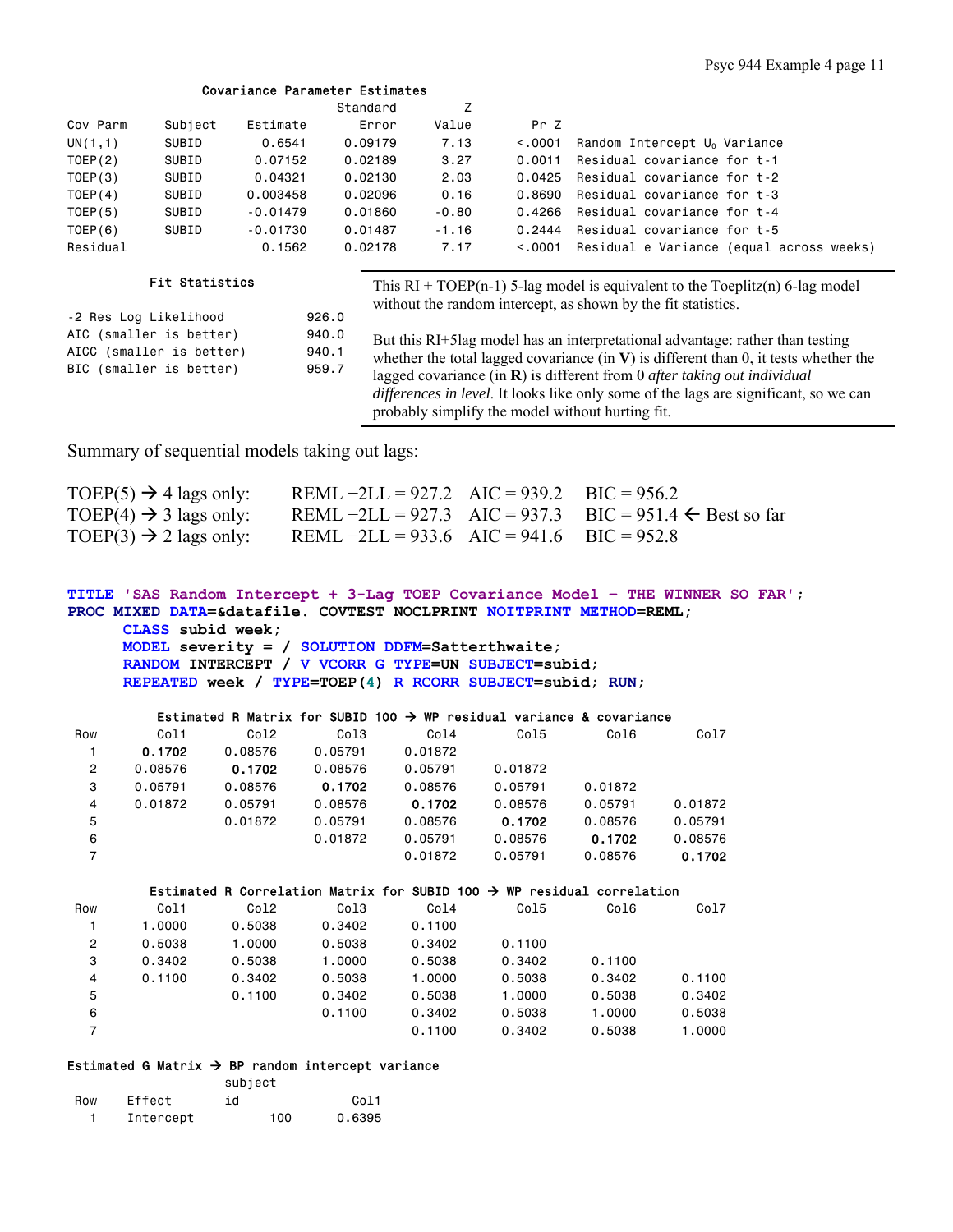### Covariance Parameter Estimates

|          |         |          | Standard |       |         |                                          |
|----------|---------|----------|----------|-------|---------|------------------------------------------|
| Cov Parm | Subject | Estimate | Error    | Value | Pr Z    |                                          |
| UN(1,1)  | SUBID   | 0.6395   | 0.09004  | 7.10  | < 0.001 | Random Intercept U Variance              |
| TOEP(2)  | SUBID   | 0.08576  | 0.01267  | 6.77  | < 0.001 | Residual covariance for t-1              |
| TOEP(3)  | SUBID   | 0.05791  | 0.009852 | 5.88  | < 0.001 | Residual covariance for t-2              |
| TOEP(4)  | SUBID   | 0.01872  | 0.007469 | 2.51  | 0.0122  | Residual covariance for t-3              |
| Residual |         | 0.1702   | 0.01401  | 12.15 | < 0.001 | Residual e variance (equal across weeks) |

## Fit Statistics

| -2 Res Log Likelihood    | 927.3 |
|--------------------------|-------|
| AIC (smaller is better)  | 937.3 |
| AICC (smaller is better) | 937.4 |
| BIC (smaller is better)  | 951.4 |

Predicted Total V Matrix from Random Intercept  $(G) + 3$ -Lag TOEP Covariance  $(R)$ :

|     |        | Estimated V Matrix for SUBID 100 $\rightarrow$ TOTAL variance and covariance put back together |                  |        |        |        |        |
|-----|--------|------------------------------------------------------------------------------------------------|------------------|--------|--------|--------|--------|
| Row | Co11   | Co12                                                                                           | Col <sub>3</sub> | Co14   | Co15   | Co16   | Co17   |
|     | 0.8097 | 0.7252                                                                                         | 0.6974           | 0.6582 | 0.6395 | 0.6395 | 0.6395 |
| 2   | 0.7252 | 0.8097                                                                                         | 0.7252           | 0.6974 | 0.6582 | 0.6395 | 0.6395 |
| 3   | 0.6974 | 0.7252                                                                                         | 0.8097           | 0.7252 | 0.6974 | 0.6582 | 0.6395 |
| 4   | 0.6582 | 0.6974                                                                                         | 0.7252           | 0.8097 | 0.7252 | 0.6974 | 0.6582 |
| 5   | 0.6395 | 0.6582                                                                                         | 0.6974           | 0.7252 | 0.8097 | 0.7252 | 0.6974 |
| 6   | 0.6395 | 0.6395                                                                                         | 0.6582           | 0.6974 | 0.7252 | 0.8097 | 0.7252 |
| 7   | 0.6395 | 0.6395                                                                                         | 0.6395           | 0.6582 | 0.6974 | 0.7252 | 0.8097 |

Original observed (Unstructured R) Matrix (i.e., what it's trying to match with fewer parameters):

|                |        | Estimated R Matrix for SUBID 100 $\rightarrow$ TOTAL variance & covariance |                  |        |        |        |        |
|----------------|--------|----------------------------------------------------------------------------|------------------|--------|--------|--------|--------|
| Row            | Col1   | Co12                                                                       | Col <sub>3</sub> | Co14   | Col5   | Col6   | Col7   |
|                | 0.7477 | 0.7190                                                                     | 0.6817           | 0.6807 | 0.6124 | 0.6182 | 0.6328 |
| $\overline{c}$ | 0.7190 | 0.8266                                                                     | 0.7428           | 0.7475 | 0.6571 | 0.6619 | 0.6541 |
| 3              | 0.6817 | 0.7428                                                                     | 0.8346           | 0.7498 | 0.6524 | 0.6390 | 0.6172 |
| 4              | 0.6807 | 0.7475                                                                     | 0.7498           | 0.8366 | 0.7292 | 0.7206 | 0.6805 |
| 5              | 0.6124 | 0.6571                                                                     | 0.6524           | 0.7292 | 0.8285 | 0.7280 | 0.7313 |
| 6              | 0.6182 | 0.6619                                                                     | 0.6390           | 0.7206 | 0.7280 | 0.7911 | 0.7352 |
| 7              | 0.6328 | 0.6541                                                                     | 0.6172           | 0.6805 | 0.7313 | 0.7352 | 0.8464 |

One last thing to check – do the residual variances in R need to be heterogeneous?

**TITLE 'SAS Random Intercept + Lag-3H TOEP Correlation Model'; PROC MIXED DATA=&datafile. COVTEST NOCLPRINT NOITPRINT METHOD=REML; CLASS subid week; MODEL severity = / SOLUTION DDFM=Satterthwaite; RANDOM INTERCEPT / V VCORR G TYPE=UN SUBJECT=subid; REPEATED week / TYPE=TOEPH(4) R RCORR SUBJECT=subid; RUN;** 

# Estimated R Matrix for SUBID 100  $\rightarrow$  WP residual variance & covariance Row Col1 Col2 Col3 Col4 Col5 Col6 Col7  $\begin{array}{cccccccc} 1 & \textbf{0.1261} & 0.06946 & 0.06022 & 0.01485 \\ 2 & 0.06946 & \textbf{0.1462} & 0.09301 & 0.05131 \\ 3 & 0.06022 & 0.09301 & \textbf{0.2261} & 0.09152 \end{array}$  2 0.06946 0.1462 0.09301 0.05131 0.01985 3 0.06022 0.09301 0.2261 0.09152 0.07918 0.02044 4 0.01485 0.05131 0.09152 0.1416 0.08986 0.05187 0.01808 5 0.01985 0.07918 0.08986 0.2180 0.09231 0.07197 6 0.02044 0.05187 0.09231 0.1494 0.08546 7 0.01808 0.07197 0.08546 0.1868